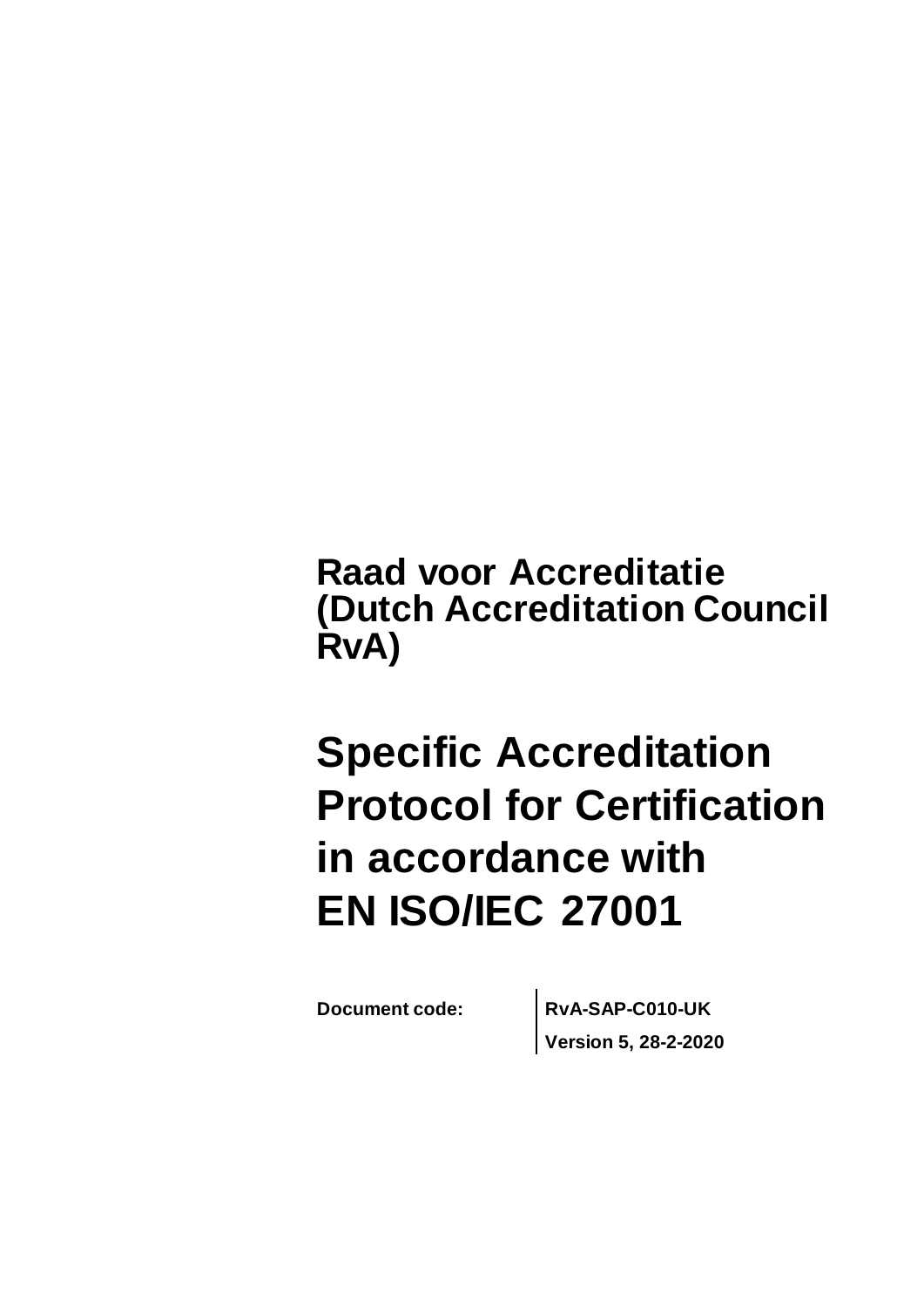A Specific Accreditation Protocol (SAP) describes the assessment service for a specific accreditation. It<br>should be read in conjunction with the generic Rv A regulations and policy documents. A current v ersion of the SAP is av ailable f rom the website of the Rv A. [\(www.rv a.nl\)](http://www.rva.nl/).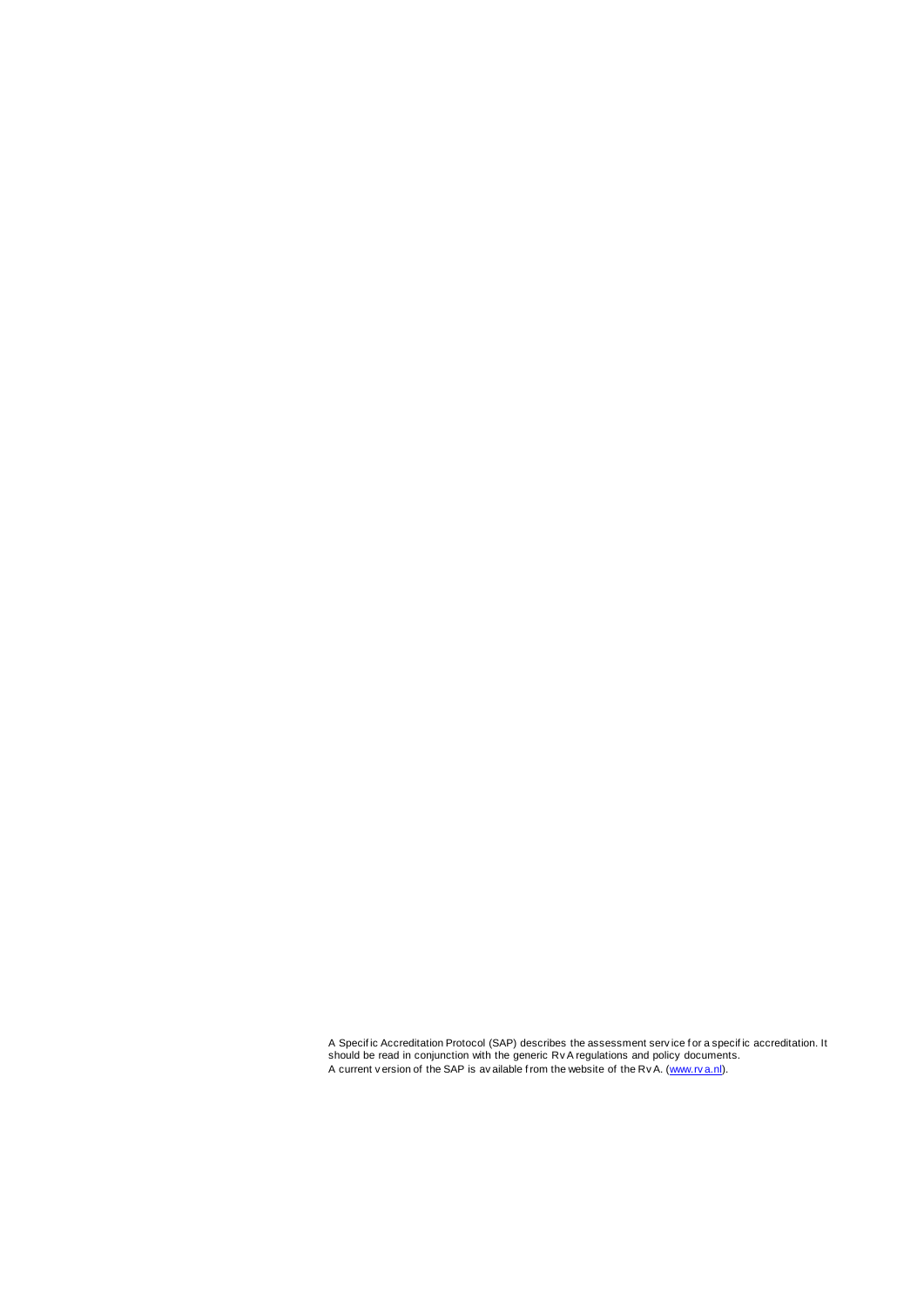

## **Content**

| 1            |                                                                                     |  |  |
|--------------|-------------------------------------------------------------------------------------|--|--|
|              |                                                                                     |  |  |
|              |                                                                                     |  |  |
|              | 1.5 Documents related to the conformity assessments to be carried out ____________4 |  |  |
| $\mathbf{2}$ |                                                                                     |  |  |
|              |                                                                                     |  |  |
|              |                                                                                     |  |  |
|              |                                                                                     |  |  |
|              |                                                                                     |  |  |
|              | 5 Changes compared to the previous version of this document______________________ 6 |  |  |
|              | Annex 1: Example of a scope for EN ISO/IEC 27001 ________________________________7  |  |  |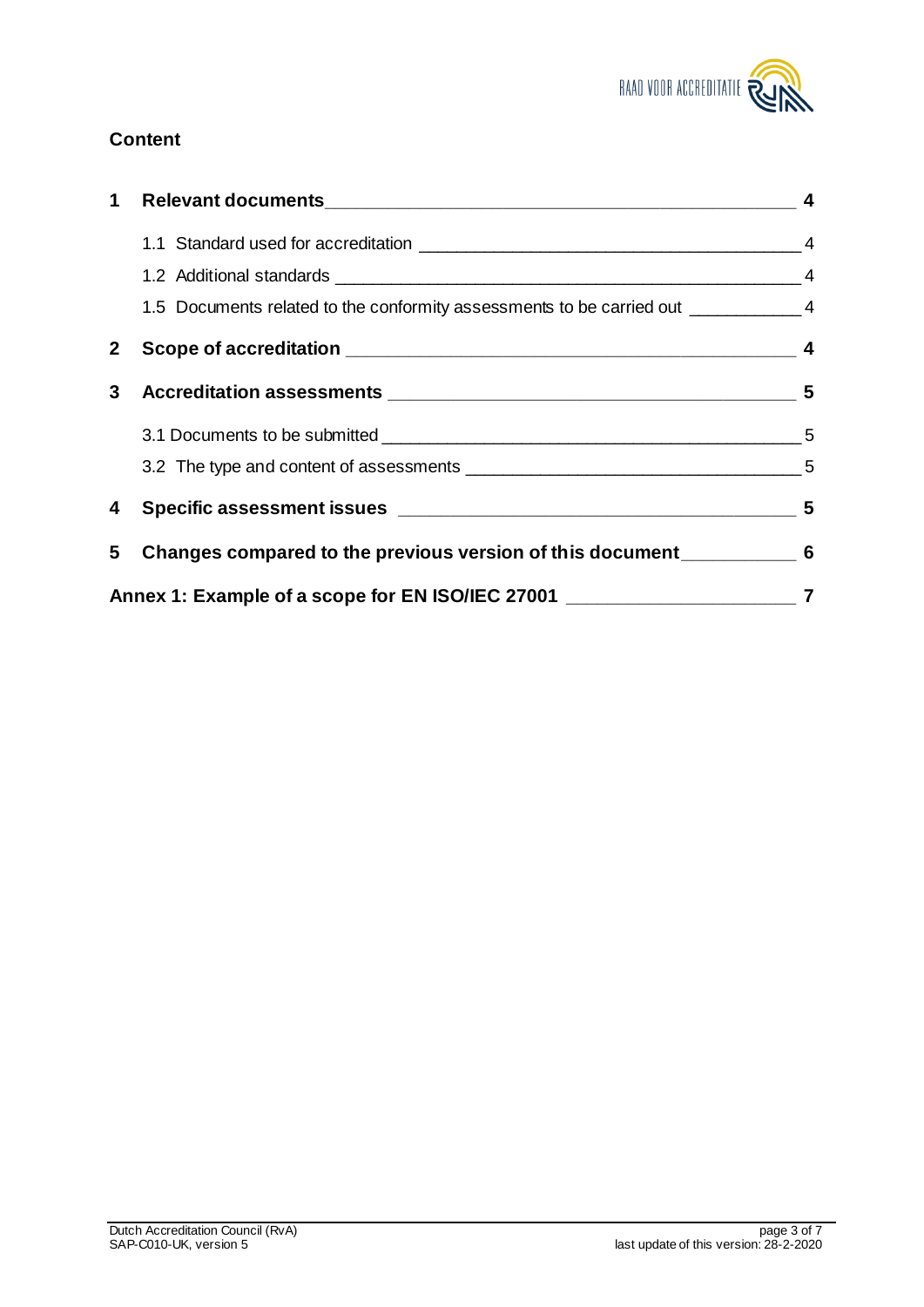

## **Introduction**

This SAP should be read in conjunction with SAP-C000, only additional or deviating aspects compared to SAP-C000 are mentioned in this SAP. This means that some paragraph numbers in this SAP may be missing (if all information is already contained in SAP C000).

## **1 Relevant documents**

#### **1.1 Standard used for accreditation**

 EN ISO/IEC 17021-1, Conformity assessment - Requirements for bodies providing audit and certification of management systems;

#### **1.2 Additional standards**

• ISO/IEC 27006, Information technology - Security techniques - Requirements for bodies providing audit and certification of information security management systems.

#### **1.5 Documents related to the conformity assessments to be carried out**

Certification bodies certify against:

 EN ISO/IEC 27001: Information technology - Security techniques - Information security management systems - Requirements.

Certification bodies may use the following ISO-documents for certification:

- EN ISO/IEC 27000: Information technology Security techniques Information security management systems - Overview and vocabulary;
- EN ISO/IEC 27002: Information technology Security techniques Code of practice for information security controls.

## **2 Scope of accreditation**

Accreditation of certification based on EN ISO/IEC 27001 shall be included in the EN ISO/IEC 17021-1 scope of accreditation as follows:

- Standard/normative document: EN ISO/IEC 27001;
- Certification scheme: Certification of Information Security Management Systems (ISMS), Accreditation provided in accordance with ISO/IEC 27006.

See Annex 1 for an example of the scope.

There are no specific technical areas specified for this scope of accreditation.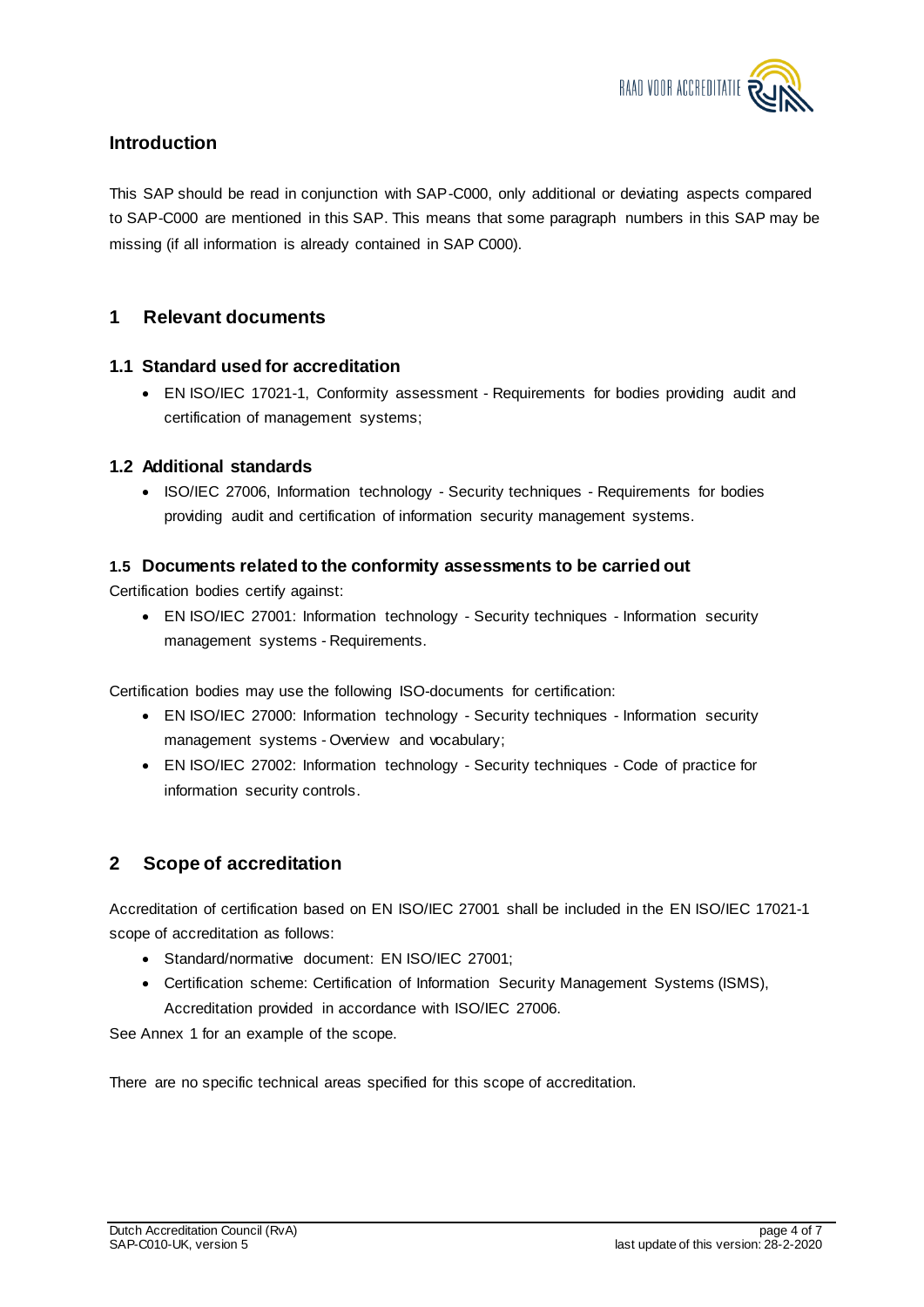

## **3 Accreditation assessments**

#### **3.1 Documents to be submitted**

Additional requirements compared to SAP C000:

For witnessing:

- the auditee's SoA (Statement of Applicability);
- references to the applicable regulatory and legal requirements related to information security.

#### **3.2 The type and content of assessments**

In addition to the generic rules for the type and content of RvA assessments as defined in RvA-BR002, RvA-BR005 and SAP-C000, for this specific accreditation, the requirements from the following table apply. The type, extent and content of the assessment depend on the requested scope of accreditation, existing other accreditations and the functioning of the CB in the past (where relevant).

| Assessmentmethod | Pre-assessment | <i>Initial</i><br>assessment      | Assessments during the<br>accreditation cycle<br>(surveillance and | Scope extension <sup>(3)</sup> |
|------------------|----------------|-----------------------------------|--------------------------------------------------------------------|--------------------------------|
|                  |                |                                   | re-assessment)                                                     |                                |
| Witnessing       | -              | V                                 | V                                                                  | not applicable                 |
|                  |                | An initial or                     | Minimum:                                                           |                                |
|                  |                | recertification<br>audit $(1)(2)$ | Per cycle: $1+0,2\sqrt{c}^{(4)}$                                   |                                |

 $(1)$  If the CB has not yet applied the stage one / stage tw o methodology w ith other accredited scheme's, witnessing of a full stage one / stage tw o audit is required.

<sup>(2)</sup> If no full stage one / stage tw o audit is available a re-assessment audit w ill be w itnessed and the CB is required to report the first full stage one / stage tw o audit as a w itness candidate.

 $(3)$  Within this accreditation no sub-scopes are defined. Extension for sub-scopes is not applicable.

 $^{(4)}$   $\sqrt{c}$ : square root from the total number of certificates. This number may be increased due to factors mentioned in MD17, clause 2.3.3.

The implementation of the EN ISO/IEC 27001 certification system shall be verified during each surveillance and re-assessment of the RvA..

## **4 Specific assessment issues**

No additional requirements compared to SAP C000.

#### **Important remark:**

.

Clause 9.1.4 of EN ISO/IEC 17021-1:2015 clearly states that the CB shall have documented procedures for determining audit time taking into account size and number of sites, their geographical locations and multi-site considerations.

With regard to multi-site, this documented procedure shall consider the requirements of both ISO/IEC 27006 and IAF MD1 where the requirements of ISO/IEC 27006 prevail over the requirements of IAF MD1.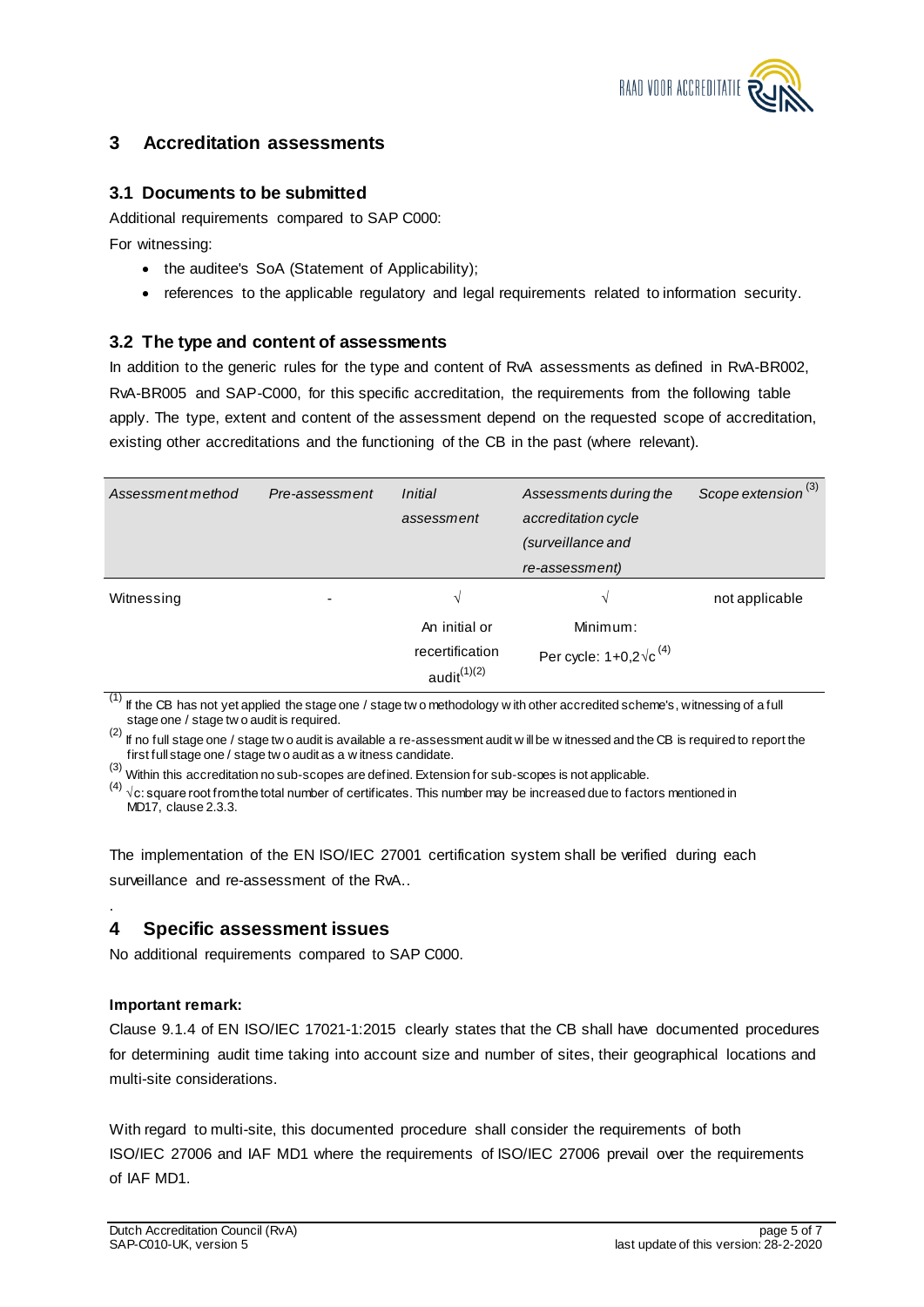

#### **5 Changes compared to the previous version of this document**

Compared to version 4 of March 2019, the following significant changes have been made:

• 3.2 change of frequency of verification of the implementation of the EN ISO/IEC 27001 scheme during the accreditation cycle.